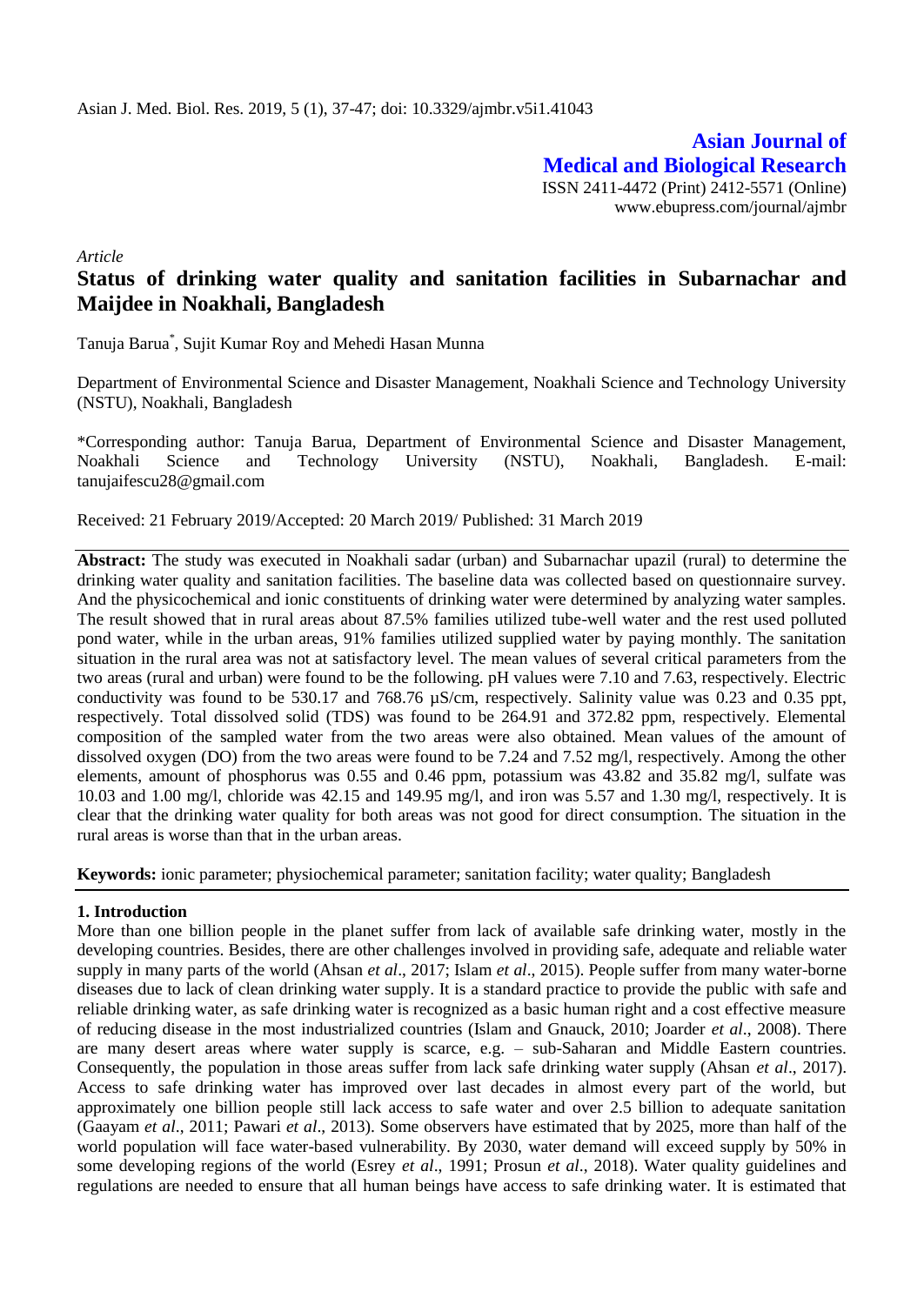over 80% of the diseases are caused by contaminated drinking water in developing countries (Alam *et al*., 2007; Mosley, 2005). Dkhar *et al*. (2014) stated that water quality varies from source to source, which are largely influenced by natural and artificial factors. Treatment techniques are applied before or at the point where water enters into the distribution system for elimination of microbial and chemical contaminants. Polluted water can be very dangerous for human health and cases of serious diseases are often caused by various bacteria and viruses (Akter *et al*., 2016; Dindar, 1996). Metallic pollution of fresh water may take place from large scale discharge of industrial effluents into the rivers, posing potential health hazards (Wahid *et al*., 2017). Supply of safe-drinking water in Bangladesh occasionally suffers from various technical and institutional constraints which need to be addressed in a systematic manner with a comprehensive strategic planning (Hoque *et al.*, 1996). Therefore, improving water quality, hygiene practices and safe excreta disposal- all of these need to be taken into consideration with a holistic approach for reducing transmission of water-borne diseases (Hossain *et al*., 2017; WHO, 2011). Surface water and ground water are basically utilized as drinking water. Natural water resources such as rivers, underground and rain water in the coastal areas are contaminated by salinity and other metal ions because of salt water intrusion, storm surges, pollution and withdrawal of fresh water for using various purposes (Anon, 2014). About 80% of all diseases and over one third of deaths in the developing countries like Bangladesh are caused by the consumption of contaminated water (Bhattacharya *et al*., 1997). Contamination of drinking water, depletion of water resources and loss of aquatic biodiversity are prominent features in the coastal areas of Noakhali like other coastal zones. Contaminated water is used by people for domestic usage such as cooking, washing, taking bath and drinking, which may cause several ailments such as hypertension, heart failure, kidney failure, skin diseases, carcinogenic diseases and other water-borne diseases (Akter and Jakariya, 2004; Miah *et al*., 2015; Shittu *et al*., 2008). The living standard of the people is miserable due to lack of safe water supply in the coastal region of Noakhali (Islam *et al*., 2017; Sakai *et al*., 2016). So it is of utmost importance that the matter needs to be taken care of immediately. When the water quality parameters are above the standard limits then it is not suitable for drinking. This is the major causes of water related health effects (Hanchett *et al*., 2003; Raihan and Alam, 2008). However, the entire water related problems can be resolved by ensuring better quality of drinking water. For this reason, a detailed study on drinking water quality of Noakhali region is essential. This study is aimed at assessing the drinking water quality, status of waste management practices, sanitation facility and people's perception about hygiene in the rural and urban areas.

## **2. Material and Methods**

## **2.1. Background of study area**

Noakhali is a district in the south-eastern region of Bangladesh. It is located in Chittagong division. Its earlier name was Bhulua and established in 1821, which was renamed as Noakhali in 1868. It is bordered by Comilla district to the north, the Meghna estuary and the Bay of Bengal to the South, Feni and Chittagong districts to the east, and Lakshmipur and Bhola district to the west. The district has an area of 4202 km<sup>2</sup>. The area represents an extensive flat, coastal and delta land, located on the tidal floodplain of the Meghna River delta, characterized by flat land and low relief. The study areas are located at the Noakhali zilla sadar and Subarnachar upazila (Figure 1). Noakhali Sadar upazila occupies an area of 336.06 km<sup>2</sup>. It is located between 22°38′ and 22°59′ north latitudes and between  $90^{\circ}54'$  and  $91^{\circ}15'$  east longitudes. Subarnachar upazila occupies an area of 575.47 km<sup>2</sup>. It is located between 22º23´ and 22º45´ north latitudes and between 90º54´ and 91º20´ east longitudes (Miah *et al*., 2015; Prosun *et al*., 2018). It has tropical climate and it has significant rainfall during most of the year, with a short dry season. The average annual temperature is 25.6 °C and the average annual rain fall is about 3,302 mm. With an average of 45.6 °C, May is the warmest month. At 19.5 °C on average, January is the coldest month of the year. The driest month is January with 8 mm of precipitation. In July, the rainfall reaches its peak, with an average of 671 mm (Hussain, 2008).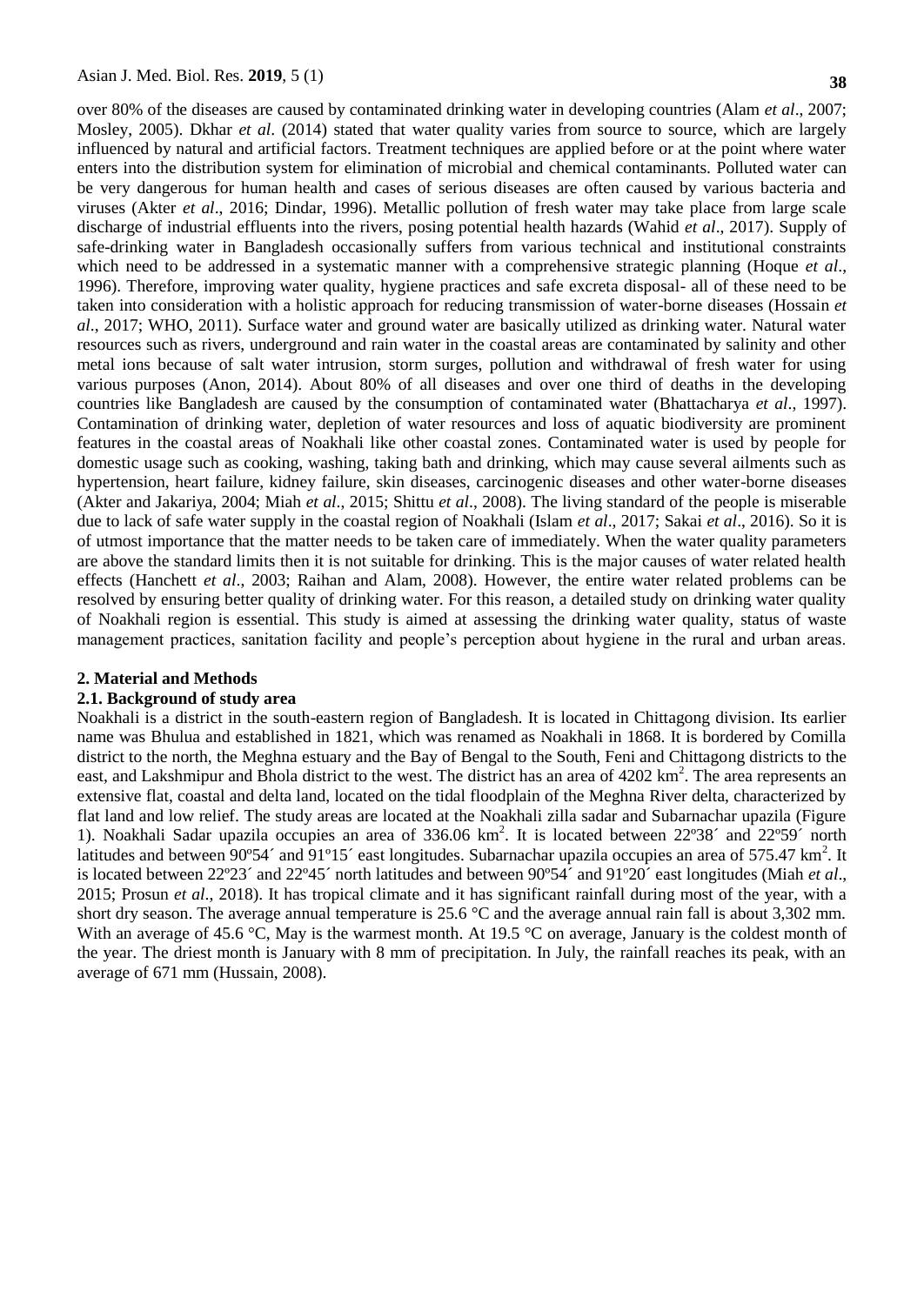

**Figure 1. Map of Noakhali district (rectangular dotted red colored marks indicate study area).**

## **2.2. Questionnaire survey**

A semi-structured questionnaire was designed to collect the required data and information about different aspects of drinking water and sanitation issues from the study areas. Between the two selected upazilas of Noakhali, three areas of Noakhali sadar were selected for conducting this study. They are Guptanko, Lakshmi Narayanpur and government residential area; and in Subarnachar upazila, three villages were selected for carrying out this study. They are Charbata, Charmojid and Shibcharam. Among them, responses from 400 families were collected on current status of drinking water availability, alternative sources and sanitation facilities.

## **2.3. Sample collection**

Total 22 water samples were collected from the six selected villages and areas. The water samples were collected in sterilized plastic bottles by taking precautions such as using hand gloves to avoid contamination. Before putting the sample into plastic bottle, it was rinsed with distilled water and sample water to remove impurities. Water samples were collected from different sources such as supply, pond, deep tube-well and shallow tube-well. The samples were collected by leaving ample air space in the bottle (at least 2.5 cm) to facilitate mixing by shaking and then preparing for test. Finally, the collected water samples were tested in Soil Resource and Development Institute (SRDI), Dhaka and Applied Chemistry and Chemical Engineering Department, Noakhali Science and Technology University (NSTU).

## **2.4. Required apparatus and reagents**

The following materials and equipment were used for determining the physicochemical and ionic parameters of drinking water such as DO and pH electrode, sension156 Portable Multi-parameter Meter, 250 ml beaker, pipette, stirrer, flame photometer, thermometer, TDS meter, plastic bottle, conical flask and spectrophotometer. The required reagents were distilled water, seed (mixed micro-organisms solution solution),  $Na<sub>2</sub>O<sub>3</sub>$ ,  $H<sub>2</sub>SO<sub>4</sub>$ , potassium, dichromate and standard buffer solution.

# **2.5. Analytical procedures**

# **2.5.1. Physicochemical properties test**

All the physicochemical parameters of water samples were measured by different digital meters. The pH value of water samples was measured by taking 50 ml of water in a 100 ml beaker and immersing the electrode of pH meter (Adwa-AD1000). A rapid determination of electric conductivity (EC) and Total Dissolved Solid (TDS) of water samples were performed by digital meter (MARTINI-Mi 170 Bench meter). Dissolved oxygen (DO) of the samples was measured by DO meter (HACH-HQ30d). Then salinity was calculated through the EC meter.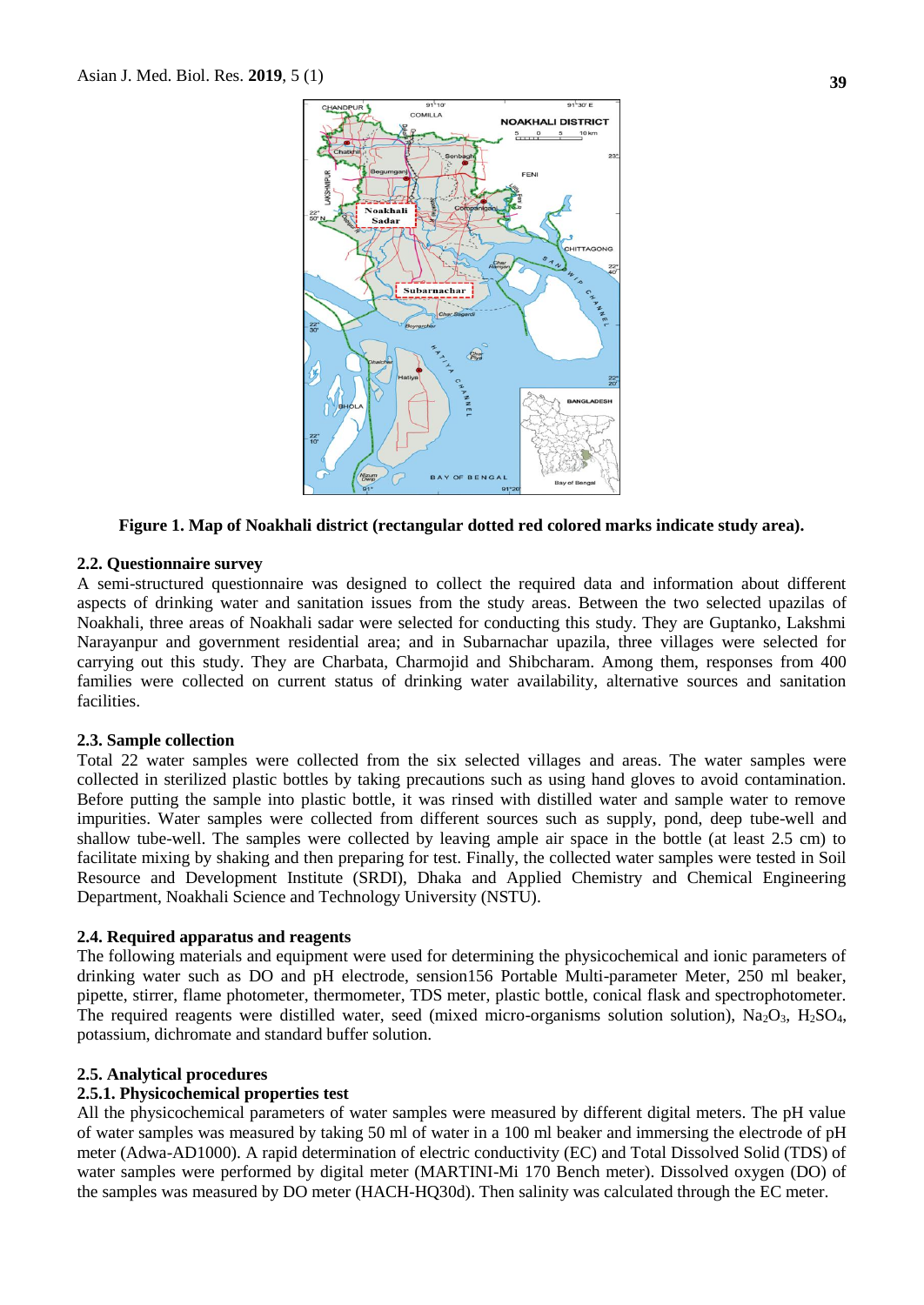# **2.5.2. Ionic properties test**

Total phosphorus content (P) in the samples was determined calorimetrically by using visible spectrophotometer (DR 3800-HACH) according to standard methods for examination of water (APHA, 1998). Chloride (Cl<sup>-</sup>) content was measured volumetrically by silver nitrate titrimetric method and using potassium chromate as indicator (AOAC, 2002). Flame photometer (JENWAY PFP7) was used for measuring the potassium (K) contents. Spectrophotometric method with BaCl<sub>2</sub> is used to determine sulfate  $(SO<sub>4</sub><sup>2</sup>)$ . Spectrophotometric method was also used to determine the concentration of iron (Fe) in a water sample.

# **2.6. Data analysis**

Microsoft Office Excel 2010 was used for data analysis and presentation. Several descriptive statistical measures such as minimum, maximum and mean were analyzed for categorizing and describing the variables. The significant difference between the studies in case of each parameter was also analyzed.

# **3. Results and Discussion**

# **3.1. Basic information of the study area**

Among the studied 400 families, 85.25% respondents were male and 24.75% were female. 1.5% of the respondents were under the age of 20, 14.50% were within 21 to 30 years, 27.75% were within 31 to 40 years and the remaining 56.25% respondents were above 40 years of age. The education levels of the respondents were the following - 6% had no schooling, 32.5% had primary education, 10.25% completed Secondary School Certificate (S.S.C.) examination, 17.25% completed Higher Secondary Certificate (H.S.C.) examination, and the rest (34%) had university education. 16% of the respondents were farmer (mostly from village), 5% were wage laborers, 6.11% were housewife and 32.25% were businessman and the remaining 40.25% were service holders (mainly living in town). The income levels of 25.25% of the respondents were found to be below BDT. 7000.00, 25.25% had income level within BDT. 7000.00-15000.00, and 49.50% had income level above BDT. 15000.00. Here, most of the people from higher income group live in the town and details are shown in Table 1.

| Factor           | Noakhali Sadar (Urban) |                  | Subarnachar Upazila (Rural) |                |  |  |
|------------------|------------------------|------------------|-----------------------------|----------------|--|--|
|                  | Frequency (N=200)      | Percent          | Frequency $(N=200)$         | Percent        |  |  |
| Gender           |                        |                  |                             |                |  |  |
| Male             | 170                    | 85               | 171                         | 85.5           |  |  |
| Female           | 30                     | 15               | 29                          | 14.5           |  |  |
| Age              |                        |                  |                             |                |  |  |
| $<$ 20           | $\boldsymbol{0}$       | $\mathbf{0}$     | 6                           | $\mathfrak{Z}$ |  |  |
| 21-30            | 17                     | 8.5              | 41                          | 20.5           |  |  |
| 31-40            | 38                     | 19               | 73                          | 36.5           |  |  |
| >40              | 145                    | 72.5             | 80                          | 40             |  |  |
| <b>Education</b> |                        |                  |                             |                |  |  |
| No schooling     | $\boldsymbol{0}$       | $\boldsymbol{0}$ | 24                          | 12             |  |  |
| Primary          | 10                     | 5                | 120                         | 60             |  |  |
| S.S.C.           | 20                     | 10               | 21                          | 10.5           |  |  |
| H.S.C.           | 50                     | 25               | 19                          | 9.5            |  |  |
| University       | 120                    | 60               | 16                          | 8              |  |  |
| Occupation       |                        |                  |                             |                |  |  |
| Farmer           | $\boldsymbol{0}$       | $\boldsymbol{0}$ | 64                          | 32             |  |  |
| Wage labor       | 8                      | $\overline{4}$   | 12                          | 6              |  |  |
| Housewife        | 15                     | 7.5              | 11                          | 5.5            |  |  |
| Businessman      | 60                     | 30               | 69                          | 34.5           |  |  |
| Job              | 117                    | 58.5             | 44                          | 22             |  |  |
| <b>Income</b>    |                        |                  |                             |                |  |  |
| <7000            | 10                     | 5                | 91                          | 45.5           |  |  |
| 7000-15000       | 45                     | 22.5             | 56                          | 28             |  |  |
| >15000           | 145                    | 72.5             | 53                          | 26.5           |  |  |

## **Table 1. Socio-demographic status of the study areas.**

# **3.2. People's perceptions about drinking water and sanitation facilities**

# **3.2.1. Source of drinking water, associated problems and solutions**

Basically four types of sources of drinking water were found in the study areas such as supply water, pond water, deep tube-well water and shallow tube-well water (Table 2). Most of the people use deep tube-well water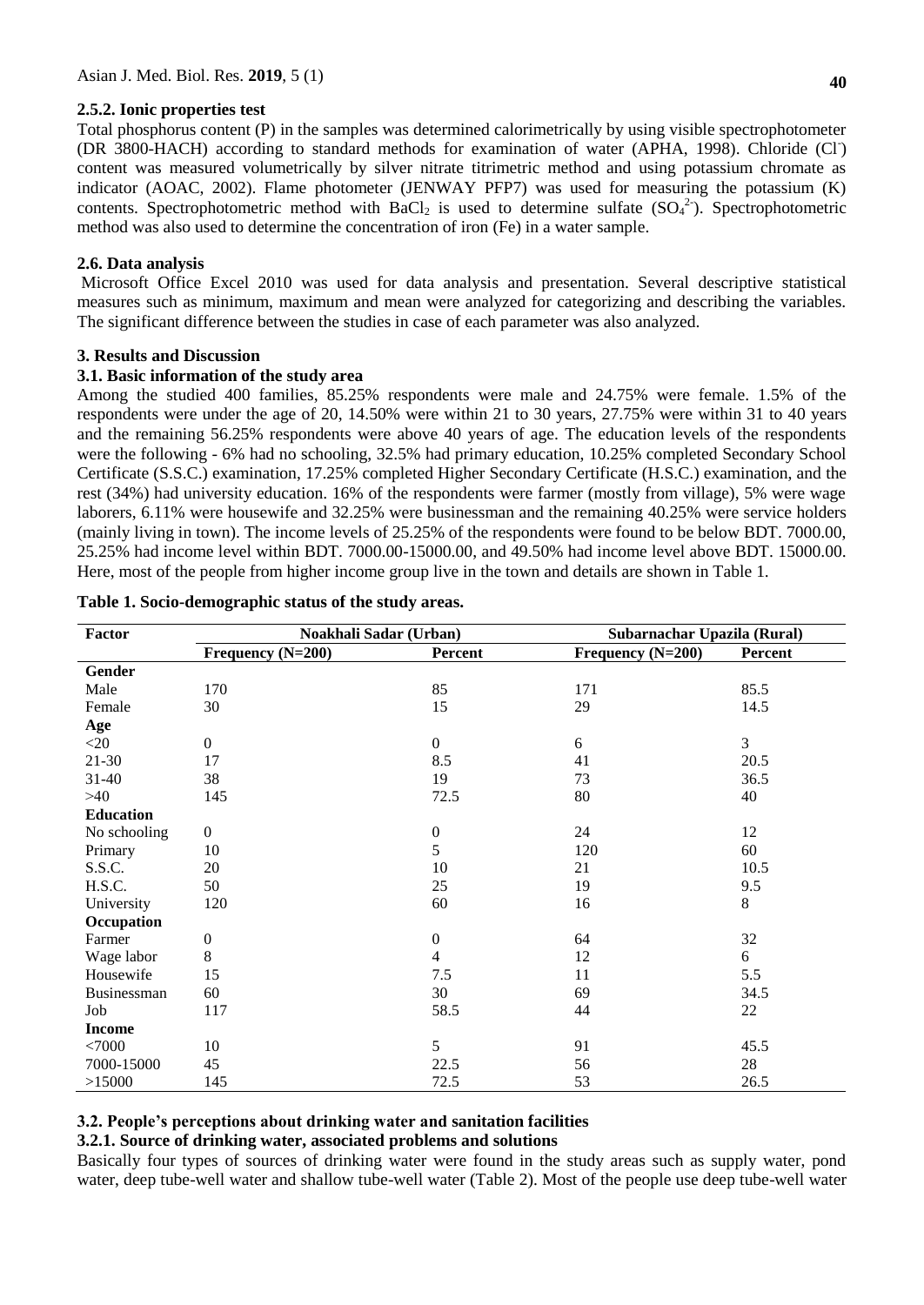for drinking purpose, which is setup by the Government in the rural areas. Some people do not have the access to deep tube-well water facility due to the community tube-wells being far away from locality. Deep tube-well users are mostly from low income families, who are not capable of setting up their own tube-well. In contrast, most of the families depend on supply water in the urban areas. About 12.5% respondents experienced salinity in drinking water in the rural area, while 12% respondents faced the same in the urban areas. The main difference between the rural and urban people is that urban people have to pay for using supply water, i.e., BDT. 150-500/month depending on consumption. The results showed that drinking water in the studied areas were responsible for various water-borne diseases. Some diseases attack through intake of supply water and pond water namely diarrhea, dysentery, skin disease, cholera and others (Table 2). 13.5% respondents opined that they suffered from diarrhea through drinking water and 86.5% respondents replied negative in the rural areas. On the other hand, from the urban areas, 26% respondents replied that they suffered from diarrhea, while 17.5% suffered from dysentery, 25% from cholera, 9% from skin diseases and 45% from others issues. It was observed that people suffer more from water-borne diseases in the urban areas. Most of the rural people use government or community deep tube-well water, so their drinking water is free from arsenic. Only 1.5% respondents acknowledged that they found arsenic in their shallow tube-well while 5.5% did not know that arsenic was present or not (Table 2). In contrast, 21% urban people opined that their drinking water is arsenic free because it is pretreated. However, most of the dwellers said that their drinking water contain arsenic in the urban area. They complained that the urban authority did not pay attention to the supply water and proper treatment, i.e., it may contain arsenic. Besides, 87.5% respondents faced water scarcity in the summer season, while 12.5% faced this problem during rainy season in the urban areas. In contrast, 84% respondents also faced water scarcity problem during summer season, while 16% faced this problem during rainy season in the rural areas. The respondents in the studied areas adopted several treatment methods to avoid drinking water related problems such as boiling, using medicine and direct consumption without any treatment (Table 2). Urban people are more concerned about drinking water treatment and prefer to adopt boiling method. About 70% respondents used boiling method to make water free from pathogens and harmful elements. 7.5% respondents utilized medicines to treat drinking water, while 22.5% drank the supplied water directly without any treatment. On the other hand, 87.5% respondents drank water without any treatment in the rural area because they thought that deep tube-well water is pure. 12.5% respondents utilized boiled water for drinking. However, most of the rural people did not like to purify their drinking water by using medicine. To deal with water scarcity, people utilize alternative sources of drinking water in the studied areas. 91.61% respondents used pond water as an alternative source in the rural area, while 8.39% used rain water. Rain water harvesting is not a popular method as an alternative source because of technical complexity and cost (Islam *et al*., 2010). However, urban people have tendency to preserve rain water as an alternative source. 52.05% respondents wanted to reserve rain water for future use, while 47.95% wished to use rain water as their alternative source (Table 2). The main difference between rural and urban areas is that rural people mostly utilize pond water, while urban people utilize rain water as alternative sources.

| Category                     | <b>Types/name</b> | Subarnachar (rural) $(\frac{6}{6})$ | Noakhali sadar (urban) (%) |
|------------------------------|-------------------|-------------------------------------|----------------------------|
| Sources of water             | Supply            |                                     | 91                         |
|                              | Pond              | 12.5                                |                            |
|                              | Deep tube-well    | 80.5                                | 5                          |
|                              | Shallow tube-well | $\tau$                              | 4                          |
| Infectious diseases          | Diarrhea          | 13.5                                | 26                         |
|                              | Dysentery         |                                     | 17.5                       |
|                              | Skin disease      |                                     | 9                          |
|                              | Cholera           |                                     | 2.5                        |
|                              | Others            |                                     | 45                         |
|                              | None              | 86.5                                |                            |
| Arsenic availability         | <b>Yes</b>        | 1.5                                 | 59                         |
|                              | N <sub>0</sub>    | 93                                  | 21                         |
|                              | Unknown           | 5.5                                 | 20                         |
| Water treatment methods      | <b>Boiling</b>    | 12.5                                | 70                         |
|                              | Medicine          |                                     | 7.5                        |
|                              | Direct            | 87.5                                | 22.5                       |
| Alternative sources of water | Pond              | 91.61                               | 47.95                      |
|                              | Rain water        | 8.39                                | 52.05                      |

#### **Table 2. Sources of drinking water and associated problems and their solutions.**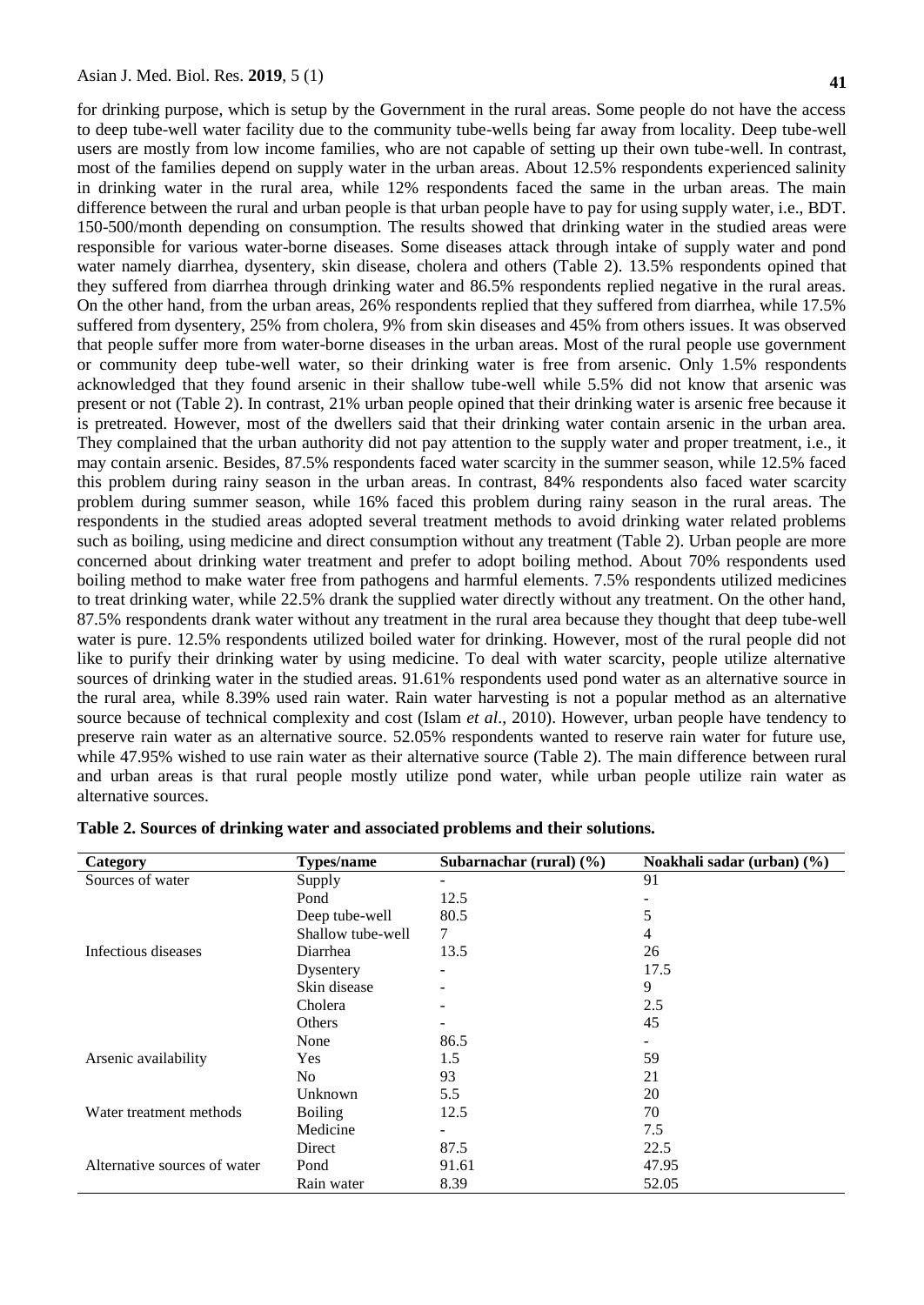#### **3.2.2. Sanitation facility**

Generally sanitation refers to washing, bathing, toilet, bathroom and kitchen washing etc. Among them, latrine facilities are quite unsatisfactory in most of the developing countries, though sanitary latrine usage is a precondition for safe environment and human health. It was found that five types of latrines were used in the study areas such as modern sanitary latrines (having septic tank), other sanitary latrine, paaka (only base and side wall made by brick), kacha (simple latrine made of bamboo, tin and polythene) and open latrines on fallow land or roadside. 84.5% respondents were found to be using healthy latrine in the rural area, while 100% respondents use covered healthy latrine in the urban area (Figure 2). In contrast, most of the respondents utilized kacha latrine in the rural area. Furthermore, rural people also have a tendency to utilize open spaces as latrine because low income families cannot setup their own sanitary latrine. Rural people mostly utilized pond and tube-well water for their sanitation purposes while urban people mostly used supply water for most of the purposes (Figure 2). It is clear that pond water is mostly used for sanitation purpose in the rural area and urban people mostly use supply water.



**Figure 2. Latrine facilities and usage of water sources for sanitation purposes.**

## **3.2.3. Waste generation and disposal**

According to the respondents, the solid waste generation rate was categorized into four classes such as (a) ˂2 kg/day, (b) 2-4 kg/day, (c) 4-6 kg/day and (d) 6-8 kg/day (Figure 3). Most of the generated waste were organic, namely food waste, leaves, twigs and agricultural residues. However, generation of discarded plastic polybags and packaging materials is higher in the urban areas. All the respondents said that their waste generation was less than 2 kg/day in the rural area. Almost 100% people disposed of their generated waste within their own yard and a few families dumped their waste in open. Urban people have very little facility to dump their garbage daily in their own yard, and most of them (approximately 67.5%) store waste in a designated place and then municipal vans collect the waste and dump it in a particular dumping zone.



**Figure 3. Approximate solid waste generation rate in the studied areas.**

# **3.2.4. Health concern of the people**

Urban people are more educated and aware of their health issues compared to rural people. 8% respondents had good knowledge about health, while 58% had medium level of knowledge and 34% a little knowledge (not well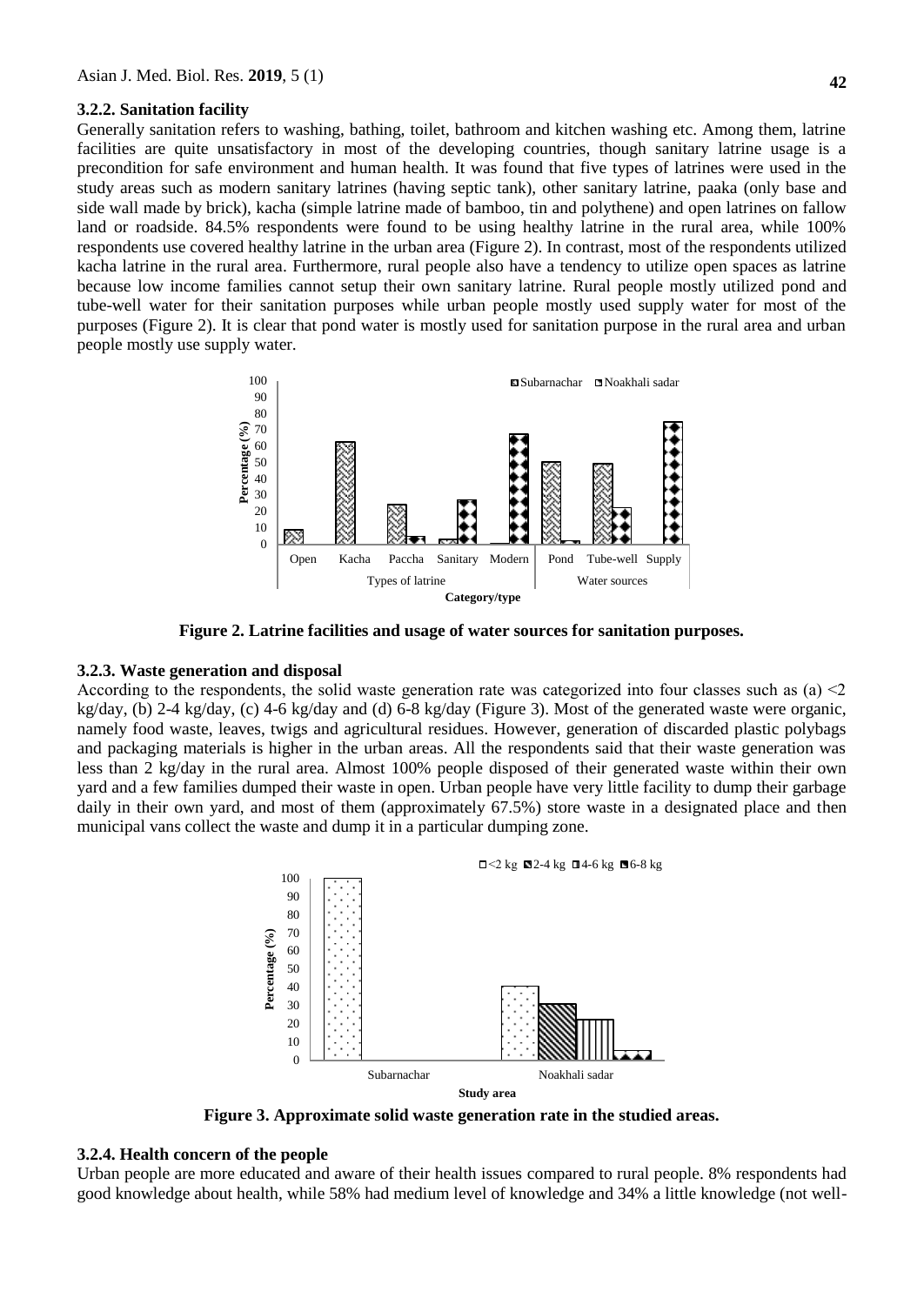educated) in the rural areas. On the other hand, most of the respondents were highly educated and concerned about health issue in the urban area. About 57.5% respondents had adequate knowledge about health issue while 30% had medium level of knowledge and 12.5% had low level of knowledge (Figure 4). Therefore, it is quite evident that urban people are highly concerned about health issues than rural people.



**Figure 4. Level of public health concern in the studied areas.**

#### **3.3. Physicochemical properties of drinking water**

Physic-chemical parameters such as total dissolved solid (TDS), pH, electrical conductivity (EC), Salinity and dissolved oxygen (DO) were studied for drinking water, which showed little variation based on collected points. Some parameters showed great variations from standard value, which suggests that these water sources are unsuitable for drinking purposes (Table 3). TDS is used to describe the inorganic salts and small amounts of organic material present in water. According to World Health Organization (WHO), TDS concentration <1000 mg/l is acceptable for consumable water but this factor may change due to TDS concentration which has a direct impact on the taste of water. The surface water is better than ground water with respect to TDS. TDS values indicate the general nature of water quality (Ahmed *et al*., 2010; Miah *et al*., 2015). The mean of TDS in drinking water in the rural and urban areas were 264.91 mg/l and 372.82 mg/l, respectively. These details are shown in Table 3. However, the TDS of drinking water in the study area is under acceptable limit prescribed by WHO. pH is one of the vital parameters of water, which should always be neutral or close to neutral. Generally, water having a pH range from 6.7 to 8.6 supports good fish culture when other parameters are favorable (Laluraj and Gopinath, 2006; Mohsin *et al*., 2013). In this study, the mean value of pH in the rural area was 7.10 while 7.63 in the urban area and details are presented in Table 3. The pH values of the ground water and surface water in Noakhali are within the standard limit (WHO) required for drinking, cultivation and survival of aquatic animals. There is no considerable difference in case of pH values of both the study areas. So the present values of pH indicate that water in this area is not objectionable for drinking and other purposes. EC of water is its ability to conduct an electric current. Generally, standard limit of EC for drinking water is 750 μs/cm recommended by WHO (Meride and Ayenew, 2016). EC found for rural area have a little variation of drinking water. The mean value of EC was 530.27  $\mu$ S/cm for rural areas and 768.73  $\mu$ S/cm for urban areas, whereas it was above the acceptable limit suggested by WHO in the urban areas and details are shown in Table 3. There is quite a bit of difference in terms of EC in both the study areas. These results clearly indicate that urban water is considerably ionized and has higher level of ionic concentration activity due to high amount of dissolved solids. Salinity is a measure of the concentration of salts dissolved in water. Generally, standard limit of salinity in drinking water is <0.5 ppt. In this study, the mean value of salinity is 0.23 ppt in the rural areas while 0.35 ppt in the urban areas, which is under acceptable limit suggested by WHO and details are stated in Table 3. There is also considerable difference in terms of salinity in both the study areas. However, there is no objection for salinity but in some cases salinity can vary in the coastal areas due to rainfall, flood and drought etc. (Akter *et al*., 2016). Between the two areas, the salinity range is high in the urban area than the rural area in drinking water. Dissolved Oxygen (DO) refers to the volume of oxygen that is present in water. According to WHO, the standard limit of DO for drinking water is  $> 6$  mg/l. The mean value of DO was found 7.24 mg/l in rural area while 7.52 mg/l in the urban area, which are within or close to DO standard limit of WHO and details are mentioned in Table 3. The higher DO value indicates the better water quality of water. DO can vary due to various causes and temperature is one of them and this is the most common cause for the death of fish population, especially in the summer season (Alam *et al*., 2007). There is no substantial difference in case of pH values of both the study areas. So the DO content in drinking water of the study area indicates better quality of water.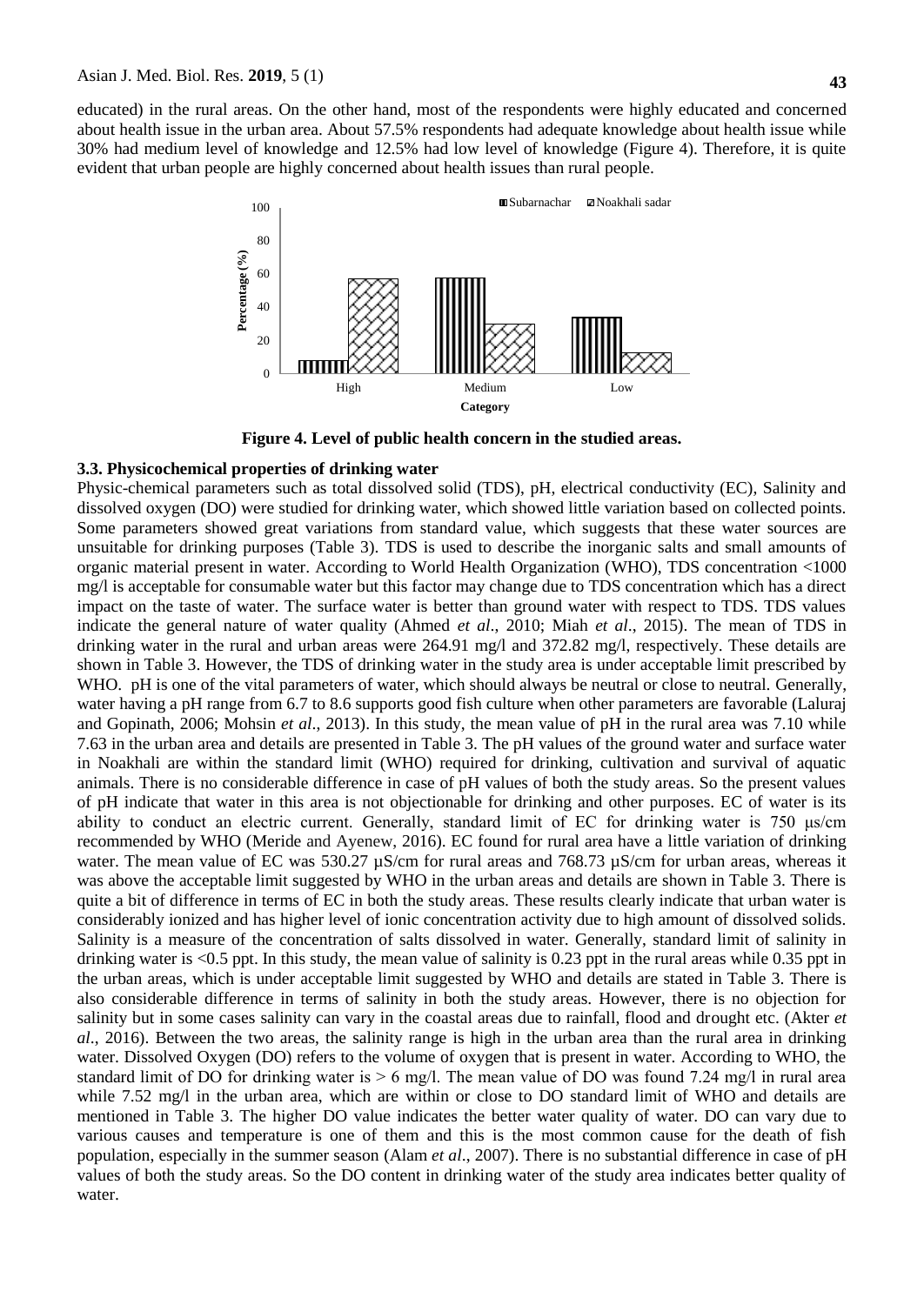| Table 3. Physiochemical properties of drinking water in the studied areas. |  |  |  |  |  |
|----------------------------------------------------------------------------|--|--|--|--|--|
|----------------------------------------------------------------------------|--|--|--|--|--|

| <b>Upazila</b>            | Sample area            | Sample No. | <b>Physiochemical parameters</b> |                 |                |           |          |
|---------------------------|------------------------|------------|----------------------------------|-----------------|----------------|-----------|----------|
|                           |                        |            | pH                               | $EC (\mu S/cm)$ | Salinity (ppt) | TDS (ppm) | DO(mg/l) |
|                           | Guptanko               | Sample-1   | 8.11                             | 600             | 0.27           | 343       | 7.73     |
|                           | Guptanko               | Sample-2   | 7.57                             | 567             | 0.25           | 288       | 7.69     |
|                           | Guptanko               | Sample-3   | 7.65                             | 597             | 0.26           | 299       | 7.72     |
|                           | Guptanko               | Sample-4   | 7.75                             | 563             | 0.25           | 297       | 7.73     |
|                           | Lakshmi Narayanpur     | Sample-5   | 7.62                             | 598             | 0.26           | 303       | 7.6      |
| Noakhali Sadar            | Lakshmi Narayanpur     | Sample-6   | 7.68                             | 608             | 0.27           | 308       | 7.63     |
|                           | Lakshmi Narayanpur     | Sample-7   | 7.8                              | 598             | 0.26           | 301       | 7.62     |
|                           | Lakshmi Narayanpur     | Sample-8   | 7.02                             | 1335            | 0.64           | 600       | 6.66     |
|                           | Govt. residential area | Sample-8   | 7.71                             | 582             | 0.26           | 296       | 7.79     |
|                           | Govt. residential area | Sample-10  | 7.77                             | 876             | 0.4            | 293       | 7.71     |
|                           | Govt. residential area | Sample-11  | 7.2                              | 1532            | 0.75           | 773       | 6.84     |
| Minimum                   |                        |            | 7.02                             | 563             | 0.25           | 288       | 6.66     |
| Maximum                   |                        |            | 8.11                             | 1532            | 0.75           | 773       | 7.79     |
| Mean                      |                        |            | 7.63                             | 768.73          | 0.35           | 372.82    | 7.52     |
| <b>Standard Deviation</b> |                        |            | 0.29                             | 342.74          | 0.18           | 160.48    | 0.39     |
| WHO standard              |                        |            | $6.5 - 8.5$                      | 750             | < 0.5          | < 1000    | >6       |
|                           | Charbata               | Sample-1   | 6.72                             | 668             | 0.3            | 332       | 7.61     |
|                           | Charbata               | Sample-2   | 7.15                             | 429             | 0.18           | 215       | 7.57     |
|                           | Charbata               | Sample-3   | 7.2                              | 446             | 0.19           | 225       | 7.31     |
|                           | Charbata               | Sample-4   | 7.14                             | 442             | 0.19           | 221       | 7.35     |
|                           | Shibcharam             | Sample-5   | 7.12                             | 397             | 0.17           | 199       | 7.98     |
| Subarnachar               | Shibcharam             | Sample-6   | 7.06                             | 387             | 0.16           | 195       | 7.3      |
|                           | Shibcharam             | Sample-7   | 7.1                              | 392             | 0.16           | 198       | 7.48     |
|                           | Shibcharam             | Sample-8   | 7.08                             | 1147            | 0.54           | 571       | 5.66     |
|                           | Charmojid              | Sample-9   | 7.15                             | 395             | 0.17           | 199       | 7.34     |
|                           | Charmojid              | Sample-10  | 7.3                              | 735             | 0.33           | 361       | 6.67     |
|                           | Charmojid              | Sample-11  | 7.05                             | 395             | 0.17           | 198       | 7.4      |
| Minimum                   |                        |            | 6.72                             | 387             | 0.16           | 195       | 5.66     |
| Maximum                   |                        |            | 7.3                              | 1147            | 0.54           | 571       | 7.98     |
| Mean                      |                        |            | 7.10                             | 530.27          | 0.23           | 264.91    | 7.24     |
| Standard deviation        |                        |            | 0.14                             | 236.73          | 0.12           | 116.60    | 0.61     |
| WHO standard              |                        |            | 6.5-8.5 750                      |                 | < 0.5          | < 1000    | >6       |

**Note:** TDS=Total Dissolve Solid, ppm; EC = Electric Conductivity, mg/l; and DO = Dissolved Oxygen, mg/l.

#### **3.4. Ionic properties of drinking water**

Ionic parameter refers to the presence of positive and negative ions in water bodies. These parameters are relevant not only to drinking water but to industrial processes as well. Ionic parameters such as phosphorus (P), potassium (K), sulfates  $(SO_4^2)$ , chloride (Cl) and iron (Fe) contents were studied in the study area (Table 4). Phosphorus is an essential element for plant life, but when there is too much of it in water, then it can speed up eutrophication of the surface water. Phosphorus tends to attach to soil particles and thus moves into surface water bodies by runoff (Islam *et al.*, 2017). The value of phosphorus level is quite high in the rural areas than the urban areas. The mean value of phosphorus was 0.55 mg/l in the rural area while 0.46 mg/l in the urban area and details are shown in Table 4. All the values for both rural and urban do not comply with the WHO standard value (0.02 mg/l), indicating that the water is not acceptable for drinking purpose. Generally, potassium content in water is very small. The concentration of K increases after treatment of the water. K maintains the electrolyte balance in blood and body fluids and also releases certain enzymes and hormones that prevent heart failure (Meride and Ayenew, 2016). The standard limit of K for drinking water is 100 mg/l. The mean value of K was found to be 43.82mg/l in the rural areas while 35.82 mg/l in the urban area and details are mentioned in Table 4. The maximum level of K does not comply with the WHO standard in the rural area, otherwise the results for both areas is acceptable. Water containing high levels of sulfates, particularly magnesium sulfate and sodium sulfates may have a laxative effect on people unaccustomed to this water. These effects vary among individuals and appear to last only until they become accustomed to using the water. High sulfate content also affects the taste of water and forms a hard scale in boilers and heat exchangers (Longe and Balogun, 2010). The upper limit recommended by WHO for sulfate is 250 mg/l. The mean value of  $SO_4^{2-}$  was found to be10.03 mg/l in the rural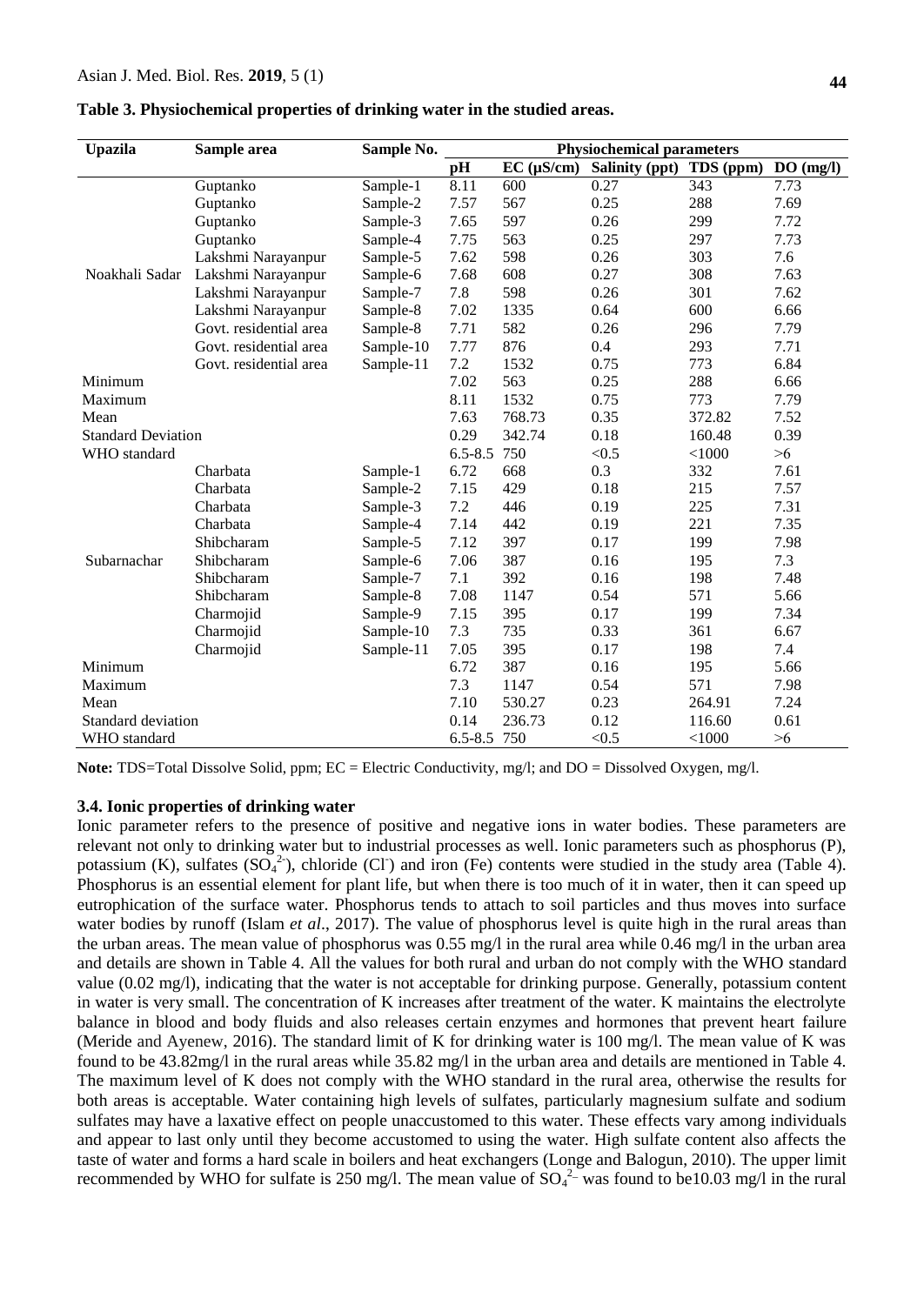area, while 1.00 mg/l in the urban area and details are presented in Table 4. The  $SO_4^2$ -contents in both the study areas are significantly different. However, all the values are under WHO standard limit in both areas and so there is no objection for drinking purpose. High concentration of chloride ions can cause salty taste in water and corrode hot-water plumbing systems. High-chloride waters have a laxative effect on some people. An upper limit of 250 mg/l has been set for Cl by WHO. An increase in the normal Cl content of water may indicate possible pollution from human sewage and animal manure or industrial wastes (Shittu *et al*., 2008). The mean value of Cl was found 42.15 mg/l in the rural area while 149.95 mg/l in the urban area and details are stated in Table 4. The Cl<sup>-</sup> contents in both the study areas are also highly significant different. The Cl<sup>-</sup> level remains under WHO standard level in both the areas except the maximum level of Cl-in the urban area. Iron is vital for living system and constituents of hemoglobin in blood. Deficiency of iron may cause anemia and other immunological deficiencies. Recently, it has been found that high dietary iron concentration enhances the formation of cholesterol oxidizing products in liver (Khalil *et al*., 2013; Laluraj and Gopinath, 2006). Generally, WHO recommended upper limit of iron for drinking as 0.3 mg/l. The mean value of Fe was found to be 4.57 mg/l in the rural area, while 1.30 mg/l in the urban area and details are shown in Table 4. Fe contents in both the study areas are also substantially different. It is found that Fe content in drinking water is non-compliant with regard to who standard in the rural area, otherwise acceptable for drinking purpose.

| <b>Upazila</b>     | <b>Village</b>         | Sample No. | <b>Ionic parameter</b> |            |                                         |          |           |
|--------------------|------------------------|------------|------------------------|------------|-----------------------------------------|----------|-----------|
|                    |                        |            | $P$ (ppm)              | $K$ (mg/l) | $\overline{{\rm SO}_4{}^2({\rm mg/l})}$ | CI(mg/l) | Fe (mg/l) |
|                    | Guptanko               | Sample-1   | 0.77                   | 34         | 6.72                                    | 131.88   |           |
|                    | Guptanko               | Sample-2   | 0.46                   | 26         | 0.21                                    | 119.12   | 0.8       |
|                    | Guptanko               | Sample-3   | 0.72                   | 26         | 0.02                                    | 126.2    | 0.01      |
|                    | Guptanko               | Sample-4   | 0.43                   | 26         | 0.04                                    | 129.3    | 1.4       |
|                    | Lakshmi Narayanpur     | Sample-5   | 0.28                   | 24         | 0.12                                    | 137.55   | 2.6       |
| Noakhali Sadar     | Lakshmi Narayanpur     | Sample-6   | 0.24                   | 24         | 0.21                                    | 143.28   | 1.2       |
|                    | Lakshmi Narayanpur     | Sample-7   | 0.14                   | 26         | 0.02                                    | 133.3    | 0.8       |
|                    | Lakshmi Narayanpur     | Sample-8   | 0.41                   | 84         | 0.28                                    | 212.7    | 0.8       |
|                    | Govt. residential area | Sample-9   | 0.47                   | 26         | 0.33                                    | 136.13   | 1.8       |
|                    | Govt. residential area | Sample-10  | 0.35                   | 26         | 0.32                                    | 126.2    | 2.4       |
|                    | Govt. residential area | Sample-11  | 0.74                   | 72         | 2.78                                    | 253.82   | 1.5       |
| Minimum            |                        |            | 0.14                   | 24         | 0.02                                    | 119.12   | 0.01      |
| Maximum            |                        |            | 0.77                   | 84         | 6.72                                    | 253.82   | 2.6       |
| Mean               |                        |            | 0.46                   | 35.82      | 1.00                                    | 149.95   | 1.30      |
| Standard deviation |                        |            | 0.21                   | 21.19      | 2.05                                    | 42.69    | 0.76      |
| WHO standard       |                        |            | 0.02                   | 100        | $<$ 250                                 | 250      | 0.3       |
|                    | Charbata               | Sample-1   | 0.55                   | 20         | 0.84                                    | 144.64   | 4.5       |
|                    | Charbata               | Sample-2   | 0.76                   | 30         | 1.22                                    | 25.52    | 5.5       |
|                    | Charbata               | Sample-3   | 0.6                    | 30         | 71.24                                   | 19.85    | 3.4       |
|                    | Charbata               | Sample-4   | 0.82                   | 34         | 31.86                                   | 53.88    | 4.4       |
|                    | Shibcharam             | Sample-5   | 0.42                   | 32         | 1.91                                    | 22.69    | 5.8       |
| Subarnachar        | Shibcharam             | Sample-6   | 0.32                   | 36         | 0.07                                    | 29.77    | 8         |
|                    | Shibcharam             | Sample-7   | 0.37                   | 38         | 0.56                                    | 15.6     | 3         |
|                    | Shibcharam             | Sample-8   | 0.61                   | 104        | 1.07                                    | 93.59    | 2.5       |
|                    | Charmojid              | Sample-9   | 0.42                   | 38         | 0.67                                    | 17.01    | 5         |
|                    | Charmojid              | Sample-10  | 0.64                   | 82         | 0.09                                    | 22.69    | 4.4       |
|                    | Charmojid              | Sample-11  | 0.55                   | 38         | 0.78                                    | 18.43    | 3.8       |
| Minimum            |                        |            | 0.32                   | 20         | 0.07                                    | 15.6     | 2.5       |
| Maximum            |                        |            | 0.82                   | 104        | 71.24                                   | 144.64   | 8         |
| Mean               |                        |            | 0.55                   | 43.82      | 10.03                                   | 42.15    | 4.57      |
| Standard deviation |                        | 0.16       | 25.35                  | 22.34      | 41.08                                   | 1.52     |           |
| WHO standard       |                        |            | 0.02                   | 100        | $<$ 250                                 | 250      | 0.3       |

|  | Table 4. Ionic properties of drinking water in the studied areas. |  |  |  |  |
|--|-------------------------------------------------------------------|--|--|--|--|
|  |                                                                   |  |  |  |  |

Note: P= Phosphorus, mg/l; K= Potassium, mg/l; SO<sub>4</sub><sup>-2</sup>= Sulfate, mg/l; Cl<sup>-</sup>= Chloride, mg/l; and Fe= Iron, mg/l.

# **4. Conclusions**

Supply of safe drinking water and adequate sanitation facilities is a great problem in Bangladesh, especially in the rural areas. Almost all the physicochemical and ionic parameters of the water samples were not under WHO recommended standards. It indicates that the water samples collected from different locations are not suitable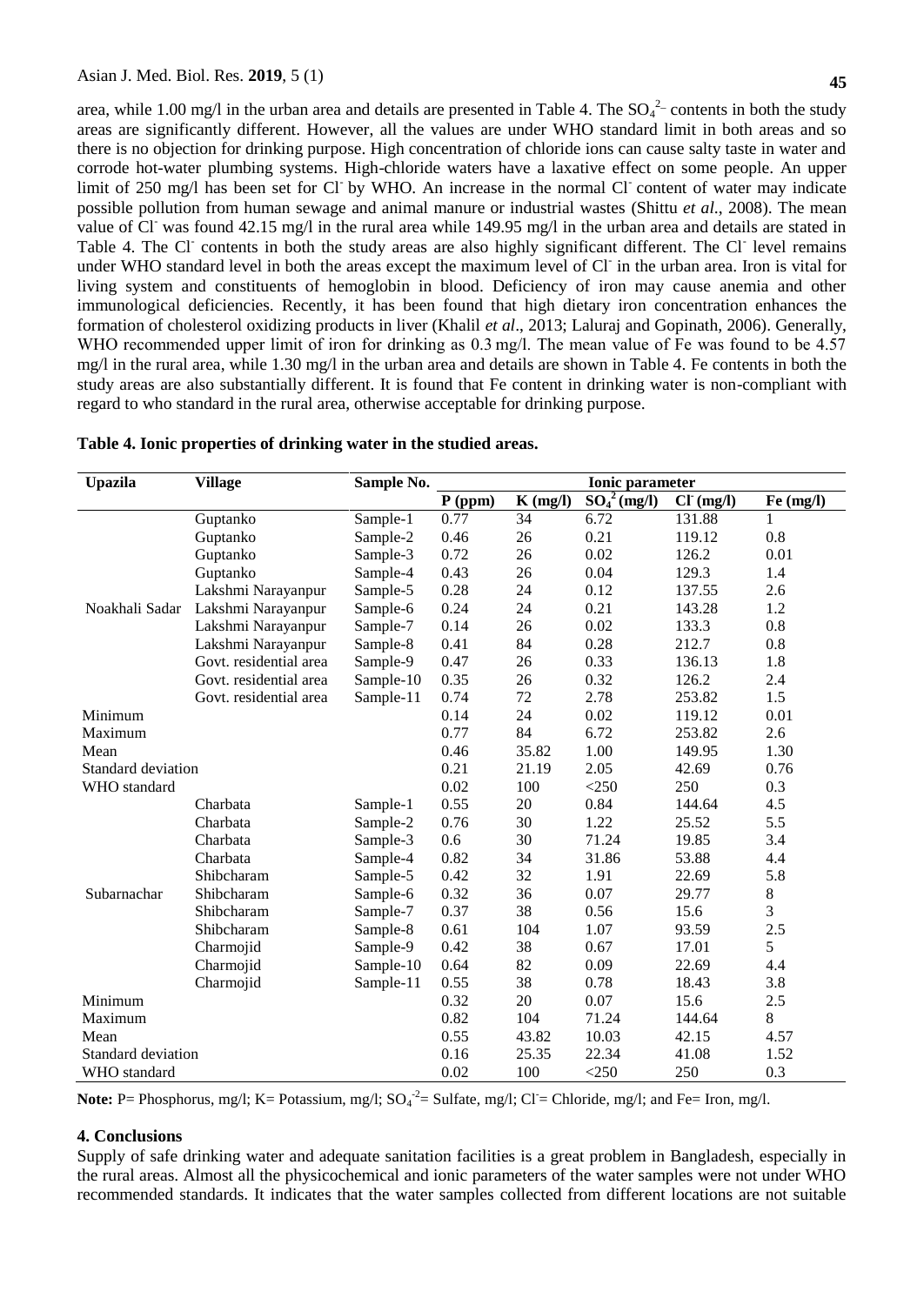for drinking purposes without any primary treatment. Due to lack of proper education and poverty most of the rural people suffer from scarcity of pure drinking water. Furthermore, they utilize open latrines (fallow land/roadside) instead of sanitary latrines. As a result, they are suffering from various health problems. However, the combined efforts of government, NGOs and local people can facilitate to overcome the severe water problems in the study areas. Appropriate measures should be taken for harvesting alternative drinking water such as rain water as well as ensuring proper utilization. This study recommends that inhabitants of the study areas should treat their water primarily before any kind of consumption. Primary treatments like boiling, filtering and bleaching powder etc. can be applied before drinking water.

## **Conflict of interest**

None to declare.

## **References**

- Ahmed MJ, A Ahsan, MR Haque, S Siraj, MHR Bhuiyan, SC Bhattacharjee and S Islam, 2010. Physicochemical assessment of surface and groundwater quality of the greater Chittagong region of Bangladesh. Pak. J. Analy. Env. Chem., 11: 1–11.
- Ahsan MS, MA Akber, MA Islam, MP Kabir and MI Hoque, 2017. Monitoring bacterial contamination of piped water supply in rural coastal Bangladesh. Env. Monitor. Ass., 189: 597–609.
- Akter N and M Jakariya, 2004. Water and sanitation status relating to the poorest in Bangladesh. BRAC Environmental Research Unit, Research and Evaluation Division, 75 Mohakhali C/A, Dhaka 1212, Bangladesh. pp. 11-17.
- Akter T, FT Jhohura, F Akter, TR Chowdhury, Mistry, SK Dey, D Barua, MK Islam, MA and M Rahman, 2016. Water Quality Index for measuring drinking water quality in rural Bangladesh: a cross-sectional study. J. Hlth. Popl. Nutri., 35: 1–12.
- Alam MJ, MR Islam, Z Muyen, M Mamun and S Islam, 2007. Water quality parameters along rivers. Int. J. Env. Sci. Tech., 4: 159–167.
- Anon, 2014. NSW Health Annual Report 2014-15. NSW Ministry of Health, 73 Miller Street, North Sydney NSW, 2060, Australia.
- American Public Health Association (APHA), 1998. Standard methods for the examination of water and wastewater. 20<sup>th</sup> Edition, American Public Health Association, American Water Works Association and Water Environmental Federation, Washington DC, USA.
- Association of Analytical Communities (AOAC), 2002. Official method of analysis. 16<sup>th</sup> Edition, Association of Official Analytical, Washington DC, USA.
- Bhattacharya P, D Chatterjee and G Jacks, 1997. Occurrence of arsenic-contaminated groundwater in alluvial aquifers from Delta Plains, Eastern India: Options for safe drinking water supply. Int. J. W. Res. Dev., 13: 79–92.
- Dindar MC, 1996. Rural water supply and sanitation: A transfer of technology through the internet. Doctoral dissertation submitted to University of Durban-Westville.
- Dkhar EN, PS Dkhar and JMH Anal, 2014. Trace elements analysis in drinking water of Meghalaya by using graphite furnace-atomic absorption spectroscopy and in relation to environmental and health issues. J. Chem., 2014:1–8.
- Esrey SA, JB Potash, L Roberts and C Shiff, 1991. Effects of improved water supply and sanitation on ascariasis, diarrhoea, dracunculiasis, hookworm infection, schistosomiasis, and trachoma. Bull. World Heal. Org., 69: 609–621.
- Gaayam T, SS Vinnakota and VGM Annamdas, 2011. Water supply and sanitation: An overview. IPWE 2011, Proceedings of  $4<sup>th</sup>$  International Perspective on Water Resources and the Environment, January 4-6, 2011, National University of Singapore (NUS), Singapore.
- Hanchett S, S Akhter, MH Khan, S Mezulianik and V Blagbrough, 2003. Water, sanitation and hygiene in Bangladeshi slums: an evaluation of the Water Aid–Bangladesh urban programme. Env.Urban., 15: 43–56.
- Hoque BA, T Juncker, RB Sack, M Ali and KM Aziz, 1996. Sustainability of a water, sanitation and hygiene education project in rural Bangladesh: a 5-year follow-up. Bull. World Heal. Org., 74: 431–437.
- Hossain MJ, AE Kabir and S Jahan, 2017. Safe drinking water scarcity in the southwestern coastal region of Bangladesh: a scenario of Sarankhola upazila, Bagerhat district.  $6<sup>th</sup>$  International Conference on Water & Flood Management (ICWFM-2017), 4-6 March 2017, Dhaka, Bangladesh. pp. 1-97.
- Hussain SG, 2008. Impact of climate change on agriculture: Case study on Shudharam and Shubarna Char Upazilas of Noakhali District. IUCN Bangladesh Country Office, Dhaka, Bangladesh. pp. 14-58.